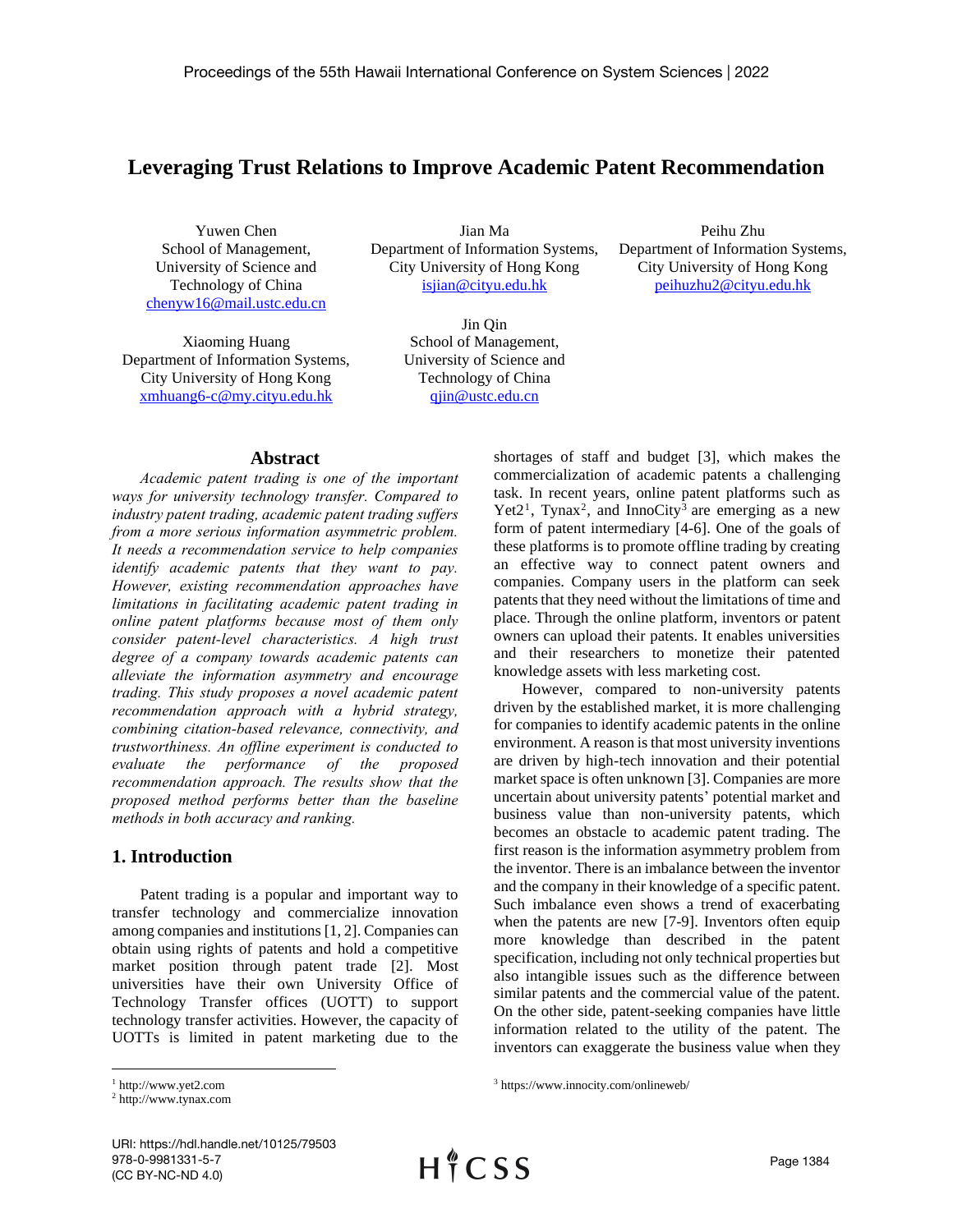want to commercialize their patented inventions, although their patents may not be as valuable as they claim [10]. The second reason for the uncertainty is the technology transfer policy of the university [3]. Universities with rich experience in technology transfer tend to develop more encourage policies for the collaboration between researchers and companies, which is beneficial for companies to obtain more information about the academic patents and exploit their business value. Therefore, companies' uncertainty of academic patents easily causes trust issues of patent trading, which is one of the main obstacles to reaching a patent-transaction agreement.

In order to help the decision-maker to discover appropriate patents efficiently, several patent recommendation approaches were proposed for general patent finding [11-14], citation [15, 16], patent maintenance [17], and patent technology trade [6, 18]. When seeking patents through online trading platforms, companies often consider multiple dimensions before decision-making. These works mainly consider the features of patents but neglect the trust relations of companies with inventors and owners of patents.

In the technology market, a high level of trust relations between trading parties encourages more opportunities for successful patent trading and helps to reduce trading costs [7, 19]. In a patent trading platform, the trust of companies towards a patent is transferred from intermediaries to someone who invents or owns the patent. Especially for academic patents, companies tend to trust the corresponding inventors and patent owners who have a high level of expertise or rich experience in patent transactions.

This study aims to develop an effective approach for academic patent trading recommendations under online platforms. In this study, the degree of the trust relationship is strengthened by historical interactions among transaction parties and the trustworthiness of the inventor and patent owner. Compared to the previous recommendation approach with only patent analysis, our approach focuses more on recommending academic patents to facilitate university technology transfer and additionally captures the characteristic information of the patent owner and inventor from the platform. A hybrid strategy is adopted for the recommendation with two main stages of candidates filtering and ranking. The candidate set is firstly generated according to the classification information and then ranked based on the citation network and trust information.

The rest of the paper is organized as follows. Section 2 reviews related work. Section 3 describes the proposed trust-enhanced recommendation approach for academic patent trading. In Section 4, we conduct an offline experiment to evaluate the effectiveness of the proposed method, and the experiment results are presented. Section 5 concludes this study and summarizes contributions and limitations.

## **2. Related work**

In recent years, application study is pointed out as the popular research focus in the recommendation system because it offers great opportunities and challenges in many domains such as business, government, and education [20]. Online platforms for patent trading have appeared as a new type of patent intermediary for several years [4]. The early research on patent recommendations mainly focused on the characteristics of the patent itself. With data accumulated in the online environment, it becomes a chance to offer better recommendations by utilizing the online information. Therefore, considering more characteristics of trust relations before generating the recommendation list is another way to improve the performance of a patent recommendation service. Our work is related to recommendation technologies, application of trust relations in recommendation approaches, and measurement of trust degree based on historical interaction records. Related literature is reviewed as follows.

### **2.1. Patent recommendation**

Recommendation services in online platforms such as Amazon, Netflix, and similar others help increase transaction opportunities, by offering users a helping hand to find the items they are interested in [20]. Several patent recommendation methods have been proposed for various application backgrounds such as patent citation, patent maintenance, and general finding [6, 16- 18, 21]. Current patent recommendation methods can be categorized as content-based, collaborative filteringbased, and hybrid methods.

Content-based methods recommend patents to a user by matching textual information of patents with the content of the user's query. The textual information of a patent can be classification code, title, abstract, and claims. Recent content-based methods are proposed to solve the keyword-mismatch problem [22] by generating IPC-based indexing vocabulary [23], extending the query construction [13], introducing semantic concept [24, 25], and constructing a heterogeneous topic model with word embedding [21]. Moreover, previous research shows that utilizing classification information and quality evaluation of the retrieved documents can also improve the performance of patent recommendations [17, 23].

Collaborative filtering is another mainstream type of recommendation algorithm, and it makes a recommendation based on the connectivity between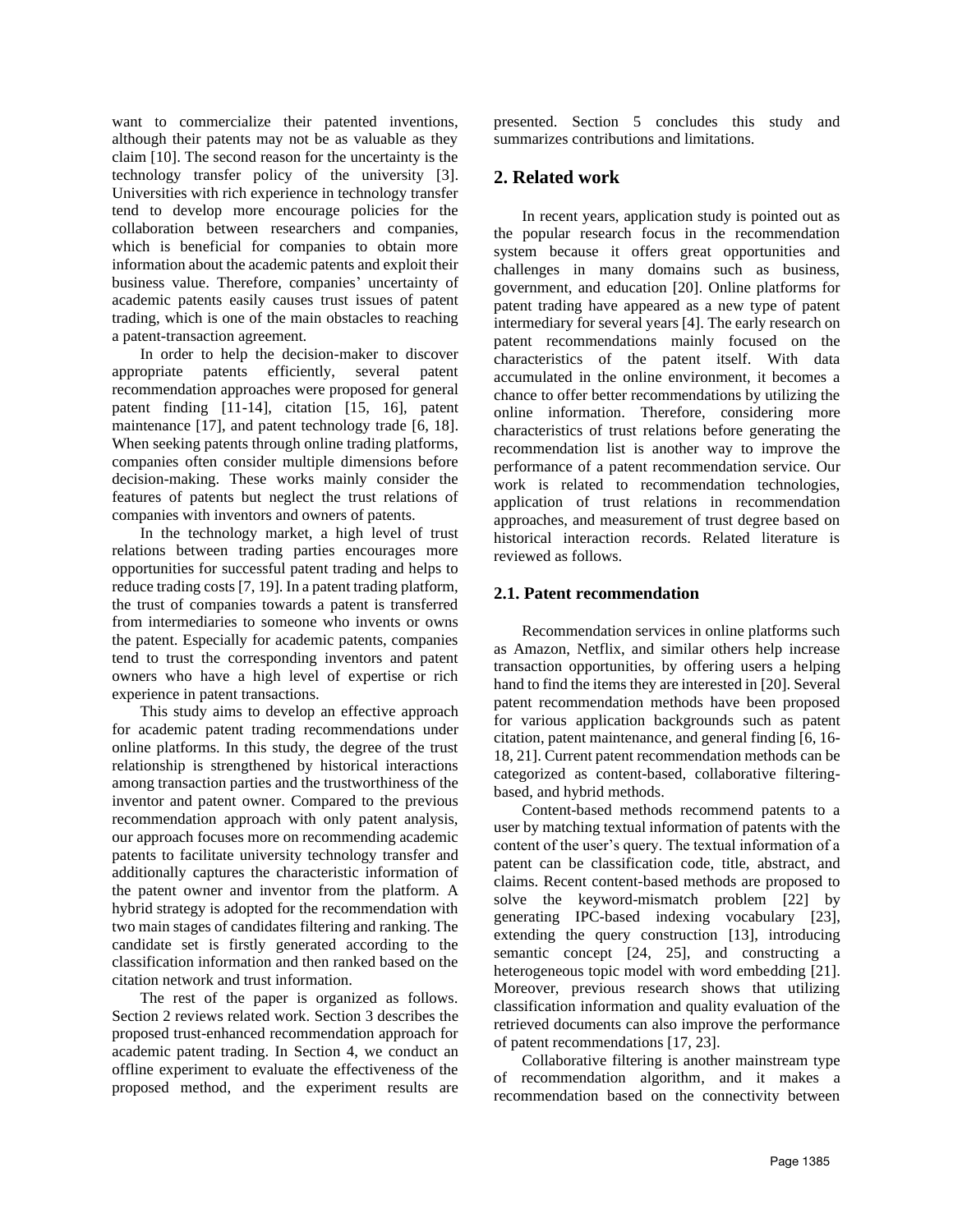users and items [20]. Collaborative filtering methods are developed mainly based on two assumptions. One assumption is that users with similar searching behaviors are interested in the same patent. Trappey et al. [11] developed a recommendation system that utilizes a user's operational history and adopts collaborative filtering algorithms based on users' behavior similarity. The other assumption is that users prefer patents similar to what they have already searched or purchased. Similar patents can be identified by random walking on different paths on patent citationbibliographic networks [16] and topics matching based on co-citation relations [26].

Researchers also explore hybrid recommendation methods that combine the advantage of both contentbased and collaborative filtering techniques for better recommendation performance. Considering that a patent document consists of textual description, citations, and bibliographic information, Oh et al. proposed a twostage framework for patent citation recommendation [15]. In the first stage, candidate patents are obtained by a content-based retrieval technique. In the second stage, the candidate list is ranked by a collaborative filtering model. In order to integrate various patent information, a patent trading recommendation mechanism based on heterogeneous information networks (HIN) has also been developed [6, 18]. The recommendation mechanism proposed by Wang et al. firstly constructs HIN according to various patent information and secondly recommends patents based on a meta-path similarity measurement [6]. The work of He et al. [18] additionally incorporated the patent's affiliation and its location into the HIN, and the recommendation model was trained based on weighted meta structures.

Previous patent recommendation approaches mainly focus on the content-based relevance and connectivity between companies and patents. Some components of these approaches can also be adopted to recommend academic patents. However, in the application of facilitating patent transactions through online marketplaces, these approaches have limitations in recommending patents that companies are willing to pay. On the one hand, when making a purchasing decision, companies consider both patent-level characteristics and human-level characteristics such as the owner's standing [27]. On the other hand, companies also face high search costs and adverse selection risks because the ratio of online low-quality and high-quality patents on online marketplaces is often very high [4]. Therefore, our study additionally considers the characteristics of the patent owner and inventor from the perspective of trust relations in academic patent trading.

### **2.2. Trust relations in academic patent trading**

Trust relationships have been used to improve the performance of recommendations, for it is more likely to influence one's decision purchase than website advertising in the real world [20].

Prior works also suggested that using trust information can strengthen the ability to make accurate recommendations, especially when solving cold start and data sparsity problems [28]. In the current literature, trust-based filtering methods for recommendation mainly employ explicit trust and implicit trust for trust computation [29]. In explicit trust filtering methods, the trust degree of a user to others is explicitly indicated by the user [30, 31]. They collect trust values directly indicated by users to construct trust networks or paths. However, the acquisition of explicit trust requires additional labor of users to provide trust score to others, and the filtering method is not effective until a new user build up their web of trust [28, 29]. The acquisition of the explicit score limits the applicability of explicit trust filtering methods. In recent years, the implicit trust filtering methods are more popular because it is more feasible to use with less manual cost [32]. Most negotiations for patent transactions are under conditions of secrecy, and the trading details are rarely disclosed after the transaction is done [33]. Therefore, it is hard and almost impossible to ask the parties involved in the patent transaction to give a trust score for each other for others' references, which is different from general ecommerce environments. In this paper, implicit trust is taken into account for the patent recommendation. The implicit trust filtering method obtains the trust value inferred from other available trust-sensitive information such as the user similarity on item rating [34, 35], the proportion of making successful recommendations [36], and the ability to deliver a reliable recommendation in the past [28, 29].

In the issue of university-industry (UI) technology transfer, extant research has explored the determinations of university technology commercialization [37], performance measurement of UI alliance [38, 39], and trust-building in UI collaborations [40]. Successful UI technology transfer activities mostly depend on trust cultivation to bridge the knowledge divide between academe and industry. Both tie strength and partner reputation help build trust in UI collaborations [40]. Tie strength measures the frequency of historical collaborations between partners, and partner reputation is determined by the university partner's research quality and transfer performance in the past. Besides, a company's trust in a potential counterparty can be gained from their historical interactions [7, 19] and the expertise of the counterparty [41].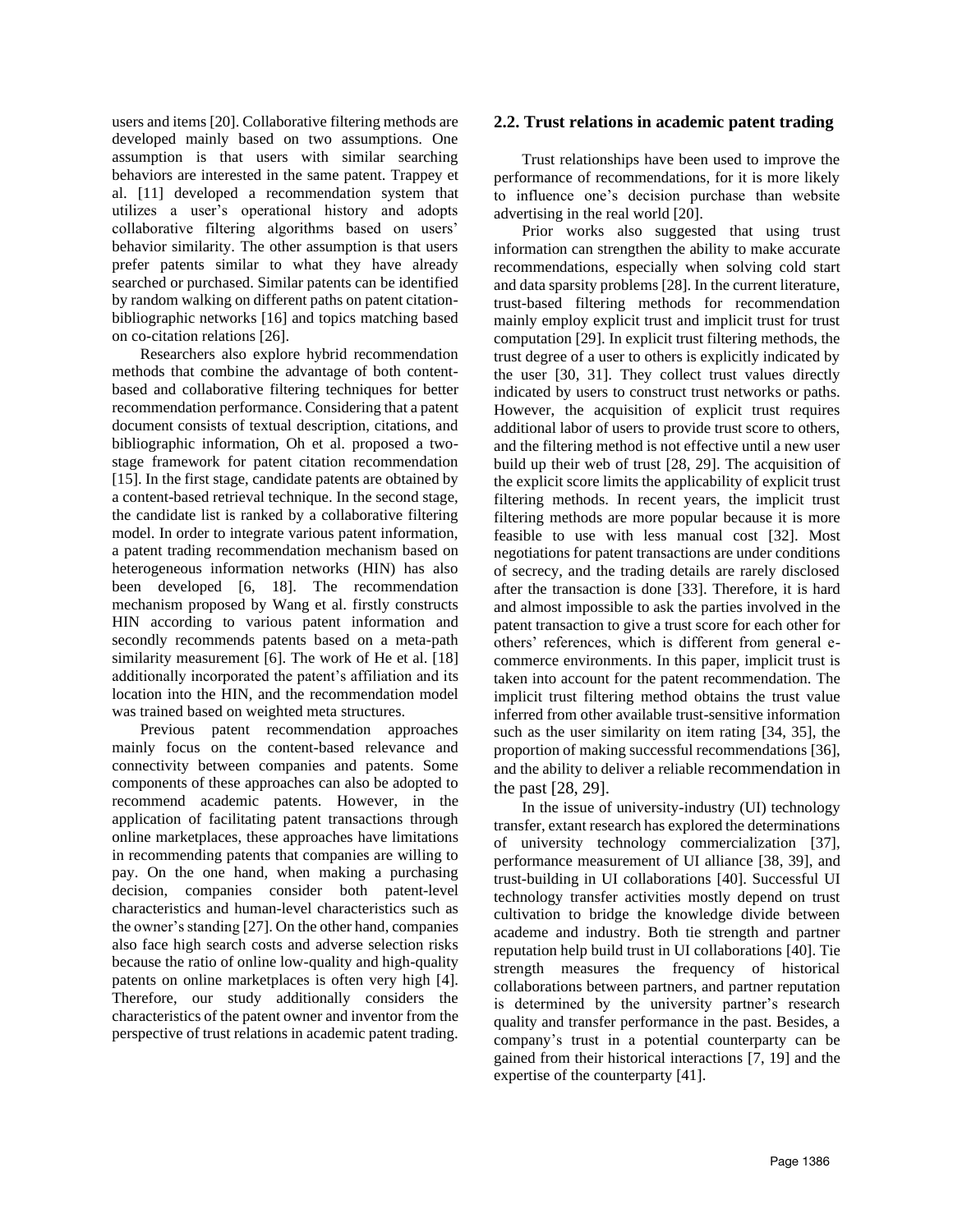In the context of academic patent trading, university partners could be researchers as inventors and universities as patent owners. Researchers' characteristics, including scientific impact, project experience, and patent trading experience, play an important role in successful technology transfer from university to industry [42]. Scientific productivity and quality of university in terms of technology transfer also encourage the university technology commercialization activities [37]. Multiple indicators that include industry income and the number of transfer contracts are suggested to measure the UI knowledge transfer performance [39].

Previous methods concerning patent recommendation rarely consider trust information. During the selection process for academic patents in an online environment, the trust of a company in an academic patent especially plays an important role in a company's decision of whether to pay for the patent. As a technology transfer way from university to industry, academic patent trading also depends on trust cultivation to ease the information asymmetry problem. Motivated by facilitating patent transactions, this study transfers the trust of companies towards a patent to someone who has invented or hold the patent and develops a hybrid recommendation approach combining relevance analysis and trust analysis.

## **3. The hybrid trust-enhanced recommendation approach**

## **3.1. Overview of the recommendation approach**

In an online patent platform for patent trading, there are a set of academic patents  $P = \{p_1, p_2, ..., p_N\}$  and a set of company users  $C = \{c_1, c_2, ..., c_M\}$  who want to buy academic patents. The proposed recommendation approach can help user  $c_i \in C$  with patent selection efficiently by taking relevance and trust information into account. Figure 1 shows the overview of the proposed hybrid approach for the academic patent trading recommendation. The approach mainly contains two stages. In the filtering stage, a candidate set of patents is generated for a target company through a classificationbased filtering method. In the ranking stage, we calculate citation-based connectivity, interactional connectivity, and trustworthiness of each candidate patent for the company. Then, we integrate the measurement scores of the three dimensions by a trust analysis model and Logistic Regression model (LR) to obtain the ranking scores to rank patents in the candidate list. Top-K patents are selected to form the final recommendation list.



**Figure 1. Overview of the recommendation approach**

### **3.2. Filtering stage**

The candidate patents are extracted according to the classification matching between the target company and academic patents uploaded on the platform. It improves the efficiency of the recommendation by initially removing irrelevant patents in terms of the technology field.

The classification code of a patent, such as the International Patent Classification (IPC) code and Cooperative Patent Classification (CPC) code, reveals to which technology area the patent belongs. A company's historical patents and online behaviors construct the latent interests of the company. Thus, we define the classification-based profile of company  $c$  as a set of classification codes of all patents it owns, uses,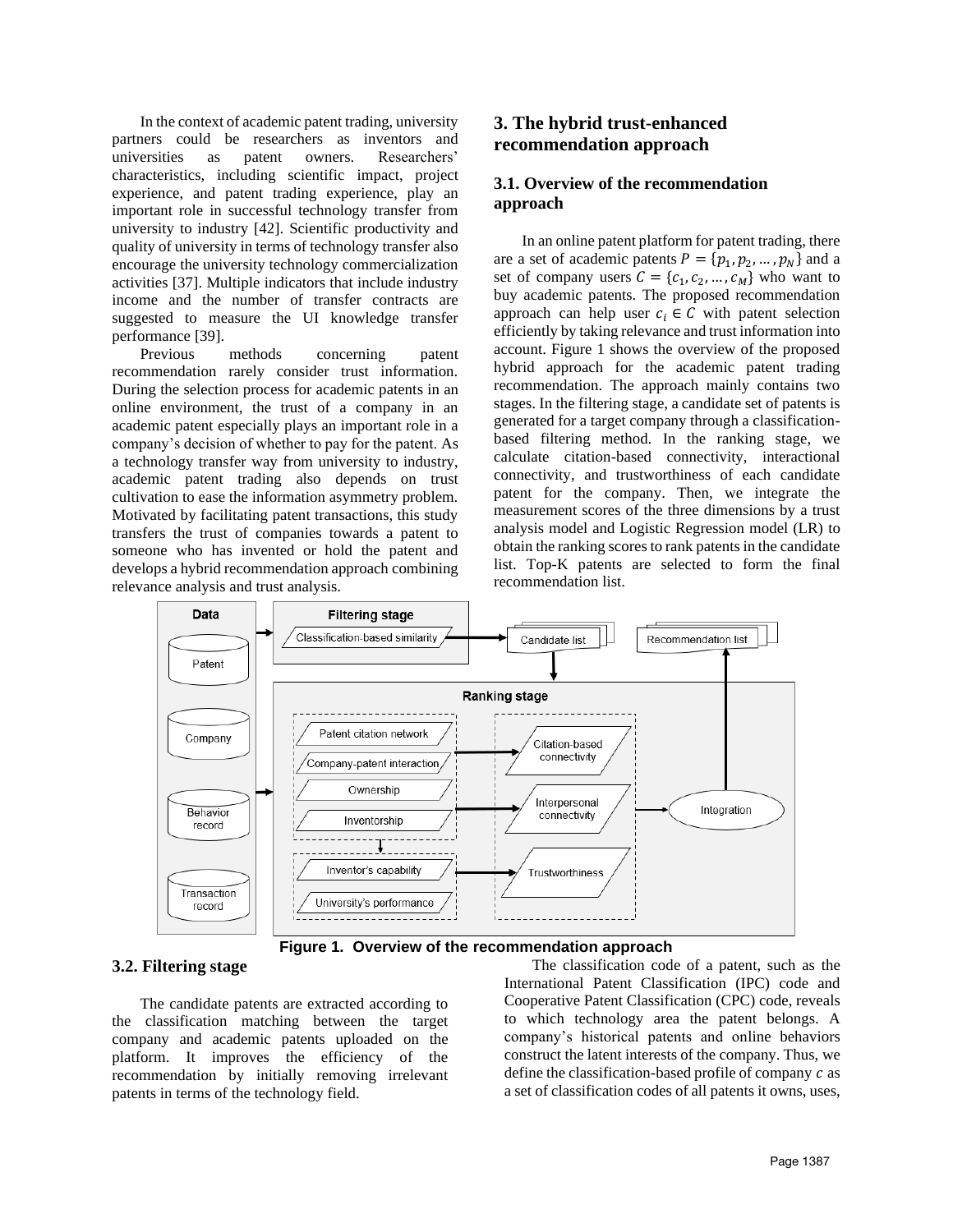and consults in the past five years, which is represented as a set of classification codes  $cCID =$  ${cCID_1, cCID_2, ..., cCID_{n_c}}$ . For one patent can also cover several classifications, we denote the classification-based profile of patent  $p$  as  $pCID =$  $\left\{pCID_1, pCID_2, ..., pCID_{n_p}\right\}$ . Patent p can become an initial candidate when it meets the technology fields of patent seeker  $c$ , i.e.,

$$
pCID \subset cCID. \tag{1}
$$

#### **3.2. Ranking stage**

We rank the candidate patents in the ranking stage based on three dimensions, citation-based connectivity, interpersonal connectivity, and trustworthiness. The first two dimensions are calculated using the Personalized PageRank (PPR) model, and the last one by trust analysis. Then, a Logistic Regression model is adopted to integrate the above measurement results. Candidate patents are recommended according to their aggregated scores.

**3.2.1. Citation-based and interpersonal connectivity**. In the patent trading platform, company users can build connections with academic patents through trading activities and online consulting behaviors. Ownership, inventorship, and cited patents can be found in the meta-information of patent documents. We collect the above information to calculate the connectivity between companies and patents, as shown in Figure 2.



#### **Figure 2. Information for the connectivity calculation**

Citation linkages between patents reveal their technological relevance [16]. Besides, the interpersonal connectivity of the company towards inventors and patent owners is also helpful in making a successful transaction of academic patents [3]. Thus, we calculate the citation-based and interpersonal connectivity between companies and patents. Firstly, we construct three kinds of tripartite networks  $G_{cit} = (c_0, P, Q, E_{hist}, E_{cit})$ ,  $G_{invent} =$  $\langle c_0, P, Q, E_{hist}, E_{cit} \rangle$ ,  $G_{invent} =$  $\langle c_0, P, R, E_{hist}, E_{invert} \rangle$  , and  $G_{own} =$  $\langle c_0, P, U, E_{hist}, E_{own} \rangle$  for a target company  $c_0$ . Patent set  $P$  contains candidate patents and patents that have

previous interactions with company  $c_0$ . Sets  $Q$ , R, and  $U$  respectively represent the corresponding citing patents, inventors and patent owners. Edge set  $E_{hist}$ represents historical interactions between company  $c_0$ and patents.  $E_{\text{cite}}, E_{\text{invent}}$ , and  $E_{\text{own}}$  are the edge sets representing relations of citation, invention, and owning, respectively. Secondly, we adopt a Personalized PageRank (PPR) model to calculate the connectivity degree between all candidate patents and the target company based on different paths. In each constructed tripartite network, the access possibility  $P_i$ of node  $j$  for each walk is calculated by,

$$
P_j = (1 - \alpha)I_j + \alpha \sum_{i \in in(j)} \frac{P_i}{|out(i)|}.
$$
 (2)

 $I_j$  indicates whether the random walk will jump to the core code after a restart.  $I_i = 1$  if node *j* is the core node, and otherwise  $I_i = 0$ . Instead of  $1/N$  in the classical PageRank model, the introduction of  $I_i$ ensures that the calculated result reflects the importance of each node in the network to the core node.  $in(i)$  represents the set of all nodes that point to  $i$ , and  $out(i)$  represents the set of nodes to which  $i$ points. Parameter  $\alpha$  is the probability of continue walking to the next node. In the beginning, the access possibility of core node  $c_0$  equals one, while other nodes are zero. After multiple walks, the stable access possibility of each node is obtained, which reflects the connectivity degree of each node to the core node. After random walks on three tripartite networks, we obtain varying connection degrees between candidate patents and company  $c_0$  based on citation, inventor relation, and ownership relation. They are respectively represented by  $R_{pc}^{citation}$ ,  $R_{pc}^{invention}$ , and  $R_{pc}^{ownership}$ .

**3.2.2. Trustworthiness analysis.** Trustworthiness assesses whether a trustee provides reliable information to trustors in a trust relation [35]. For an academic patent transaction, the trustworthiness of the corresponding inventor and university also encourages patent trading with companies. The trustworthiness of inventors is closely related to their capability of achieving a patent transaction, including the capability of trading, invention, research, and collaboration with companies [3, 17]. The trading capability of inventor  *is measured according to his/her patent conversion* rate  $Q_r^{trade} = |TS_r|/|AS_r|$ . If most of the patents invented by an inventor have transferred to others, it shows that the inventor is actively engaged in patent transfer activities. The invention capability  $Q_r^{invent}$  of  *is assessed by the average citation frequency of* patents invented by r. Citation frequency  $Q_p =$  $e^{-\alpha(T_y-T_p)}C_p$  reflects patent p's influence, where  $C_p$  is the number of times patent  $p$  was cited from its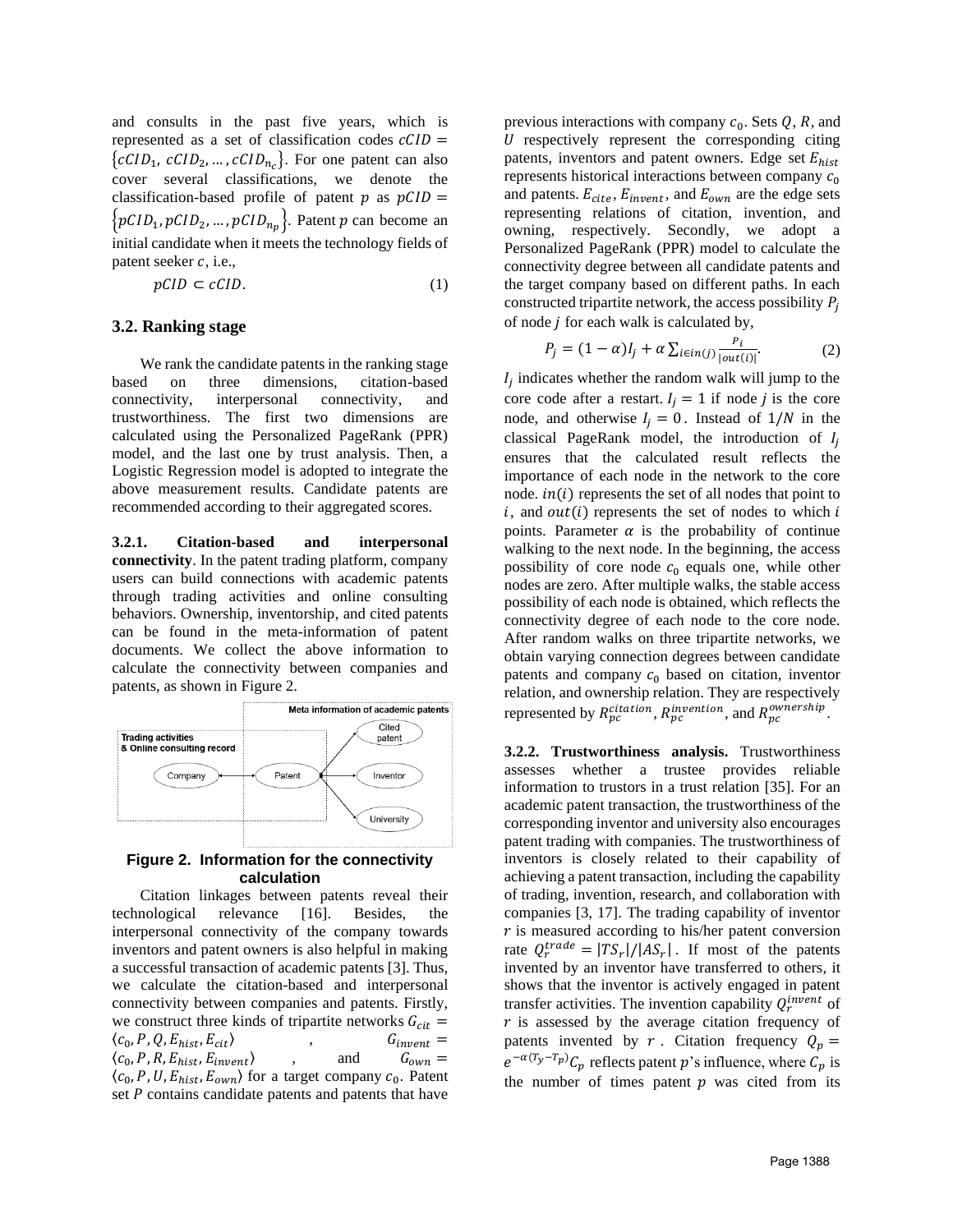publishing year  $T_p$  to the current year  $T_y$ . The part  $e^{-\alpha(T_y-T_p)}$  is the time decay function, where  $\alpha > 0$  is the attenuation constant. A researcher with highinfluence patents is more likely to be a trustworthy inventor. The research capability  $Q_r^{research}$  of r is assessed by using the corresponding H-index because citation counts of research papers implicate the scientific impact [38]. The collaboration capability  $Q_r^{project}$  of inventor r is measured based on the number of projects in which  $r$  has participated. After normalizing the above measurement results into the range of  $[0, 1]$ , the trustworthiness of inventor r is measured by,

$$
Q_r = \sum_{k \in K} \beta_k Q_r^k. \tag{3}
$$

 $K = \{trade, invent, research, project\}$  is the set of capability appellation. Parameters  $\beta_k$  are used to assign the importance of the for kinds of capability, and  $\sum_{k \in K} \beta_k = 1$ . In this study, we simply set  $\beta_k =$ 1/4 for each  $k \in K$ .

As owners of academic patents, universities often accumulate their trustworthiness in technology transfer activities by previous knowledge transfer performance [37, 39, 40]. In academic patent trading, the number of projects  $Q_u^{project}$  and the number of patent transactions  $Q_u^{transfer}$  are chosen as indicators of the trustworthiness of university  $u$ .

$$
Q_u = \frac{\lg(1 + Q_u^{project} + Q_u^{transfer})}{\max_{u \in \mathcal{U}} (\lg(1 + Q_u^{project} + Q_u^{transfer}))}.
$$
 (4)

**3.2.3. Recommendation**. The final ranking score is obtained by considering connectivity between patents and companies based on three kinds of relations and the trustworthiness of inventors and universities. Logistic regression (LR) analysis [43] can be adopted to assign weights to each relation. Let  $X_{pc} =$  $\left(R_{pc}^{citation}, R_{pc}^{invention}, R_{pc}^{ownership}, \max_{r \in R_p} Q_r^p, \quad Q_u^p\right)$ 

be the input vector, where  $R_n$  is the set of inventors of patent p.  $Q_r^p$  and  $Q_u^p$  represent the trustworthiness of the corresponding researcher  $r$  and university  $u$  of patent  $p$ . Then, the personalized ranking score  $SR_{pc}$ for patent  $p$  concerning company  $c$  can be obtained by

$$
SR_{pc} = \frac{1}{1 + e^{-\omega T} x_{pc}}.\tag{5}
$$

 $\omega$  denotes the weight vector, which is obtained after LR training. Finally, candidate patents are ranked from highest to lowest score, and patents ranked in Top-K

are extracted as the final recommendation list, where K is the number of patents in the list.

### **4. Offline experiment**

#### **4.1. Experiment design**

We evaluate the recommendation performance of the proposed approach with Patent Assignment Dataset<sup>4</sup> and PatentsView Database<sup>5</sup> from the United States Patent and Trademark Office (USPTO). Assignment records where patents were transferred from universities from the year 2012 to 2017 are firstly extracted. Companies with more than ten and less than five hundred assignments are chosen as target companies from these records. The assignment records of these companies are selected for the experiment. Totally 72 companies, 12290 academic patents, 8776 inventors, and 374 universities are included in our experiment.

We adopt three widely-used evaluation metrics – precision, recall, and F1-score, to measure the accuracy of recommendation methods. Precision measures the number of patents that the company accepted in the recommendation list. Recall measures how many patents received by the company in the real world were predicted correctly. F1-score comprehensively considers Precision and Recall through weighted and average. They are described as follows,

$$
Pre@K = \frac{|AS \cap RS@K|}{|RS@K|},\tag{6}
$$

$$
Rec@K = \frac{|AS \cap RS@K|}{|AS|},\tag{7}
$$

$$
F1@K = \frac{2 \times Precision@K \times Recall@K}{Precision@K + Recall@K},
$$
\n(8)

where  $RS@K$  is the set of patents in the top-K recommendation list, and AS denotes the corresponding set of patents that happen trading activities with a company in the testing set. We also use Normalized Discounted Cumulative Gain (NDCG) to measure the ranking performance. It grades recommendation results on multiple levels of sequential coincidence, which is calculated by,

$$
NDCG@K = \frac{1}{z_K} \sum_{k=1}^{K} \frac{2^{SR_{k-1}}}{\log_2(k+1)}.
$$
 (9)

 $\sum_{k=1}^{K} \frac{2^{SR_{k-1}}}{k}$  $log_2(k+1)$  $\frac{K}{k=1} \frac{2^{3k} - 1}{\log(k+1)}$  is the Discounted Cumulative Gain (DCG) of top-K recommendation.  $SR_k$  equals 1 when the company buys the  $k$ -th patent in the real world;

<sup>4</sup> https://www.uspto.gov/learning-and-resources/electronic-dataproducts/patent-assignment-dataset

<sup>5</sup> <http://www.patentsview.org/download/>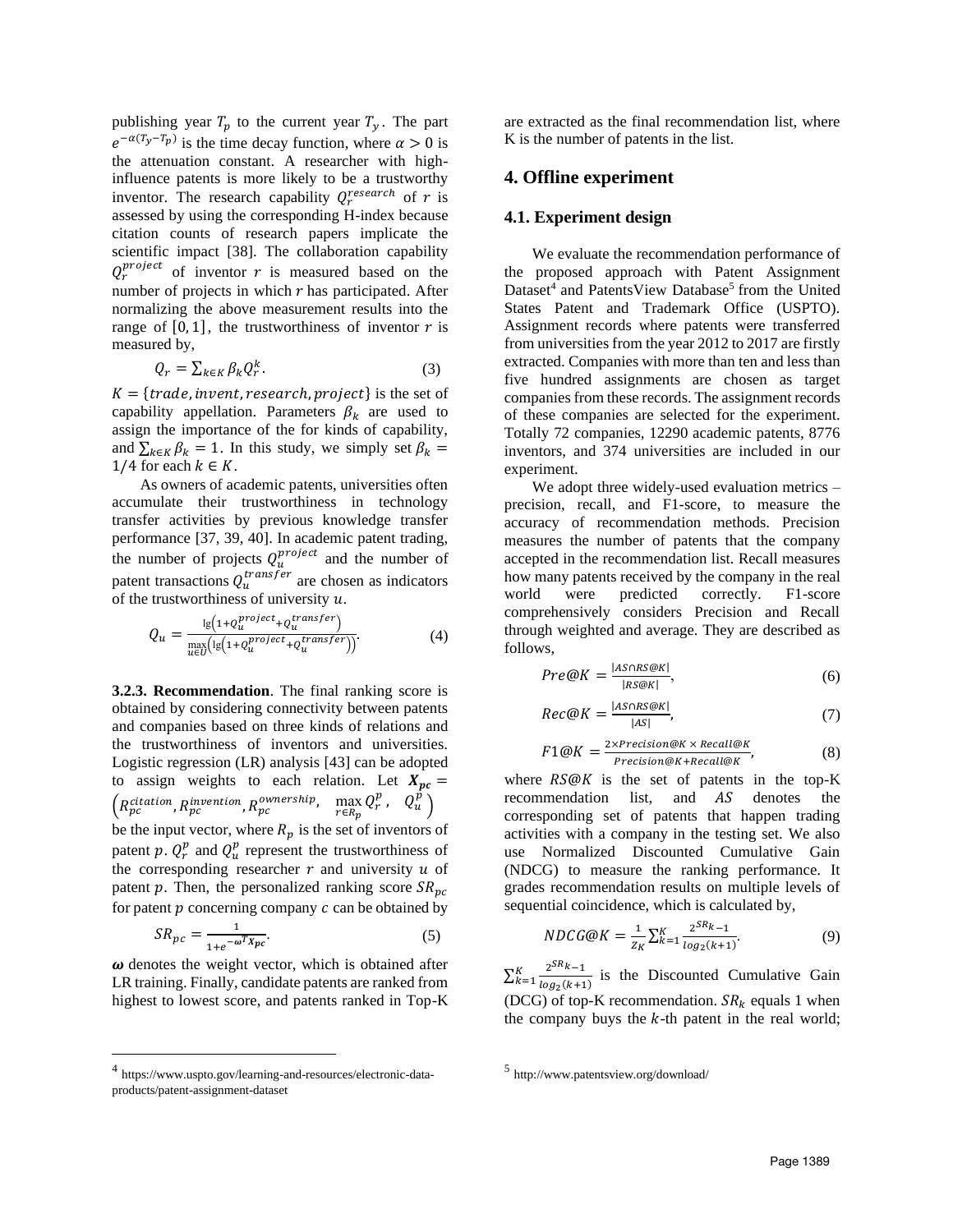otherwise, it equals 0.  $Z_K$  is the value of DCG under the perfect rank.

Three baseline methods are used for the comparison with our proposed trust-enhanced patent recommendation approach. The first baseline method is the classification-based method (represented as CB). It makes recommendations only based on the classification relevance of patents to the target company. The second one additionally utilized a patent citation network to find relevant patents after classification filtering (represented as CRS). The CRS scheme is initially proposed by [14], which utilizes citation links after content-based filtering to identify relevant patents further. In CRS, patents with high textual relevance become candidates, and they are ranked by using PPR model on the citation graph. The third baseline method is the patent recommendation without considering trustworthiness information (represented as PL). Similar to prior work of [6, 15], PL synthesizes various patent information, including contents, citations, and bibliographic information, to conduct recommendations, but it does not conduct the trustworthiness analysis (represented as PL). It generates candidates by content-based method and ranks the patent by PPR model on a citationbibliographic network. Compared to PL, our method (TE\_PL) additionally considers researchers' and universities' trustworthiness for the academic patent recommendation.

#### **4.2. Experiment results**

This section analyzes the accuracy and ranking performance of different recommendation methods (i.e., CB, CRS, PL, and TE\_PL). The experimental results of different recommendation sizes are presented in Figures 3-6, where N represents the recommendation size. The results show that both PL and TE\_PL have noticeable improvements in accuracy and ranking compared with CB and CRS. It proves that interpersonal connections mediated by patents, such as relations of invention and ownership in this study, play an essential role in affecting the recommendation performance in the context of patent trading. Moreover, our proposed method TE\_PL ranks first on all four metrics. It reflects that the introduction of trustworthiness can also help improve the performance of academic patent trading recommendations.

Furthermore, Table 1 shows the improvement of our proposed approach compared to the three baseline methods. Our proposed approach TE\_PL performs better than the baseline methods both in accuracy and ranking. TE\_PL and PL obviously perform better than CB and CRS under each metrics. Compared to the PL



**Figure 3. The precision of different methods**



**Figure 4. The recall of different methods**



**Figure 5. The F1-score of different methods**



**Figure 6. The NDCG of different methods**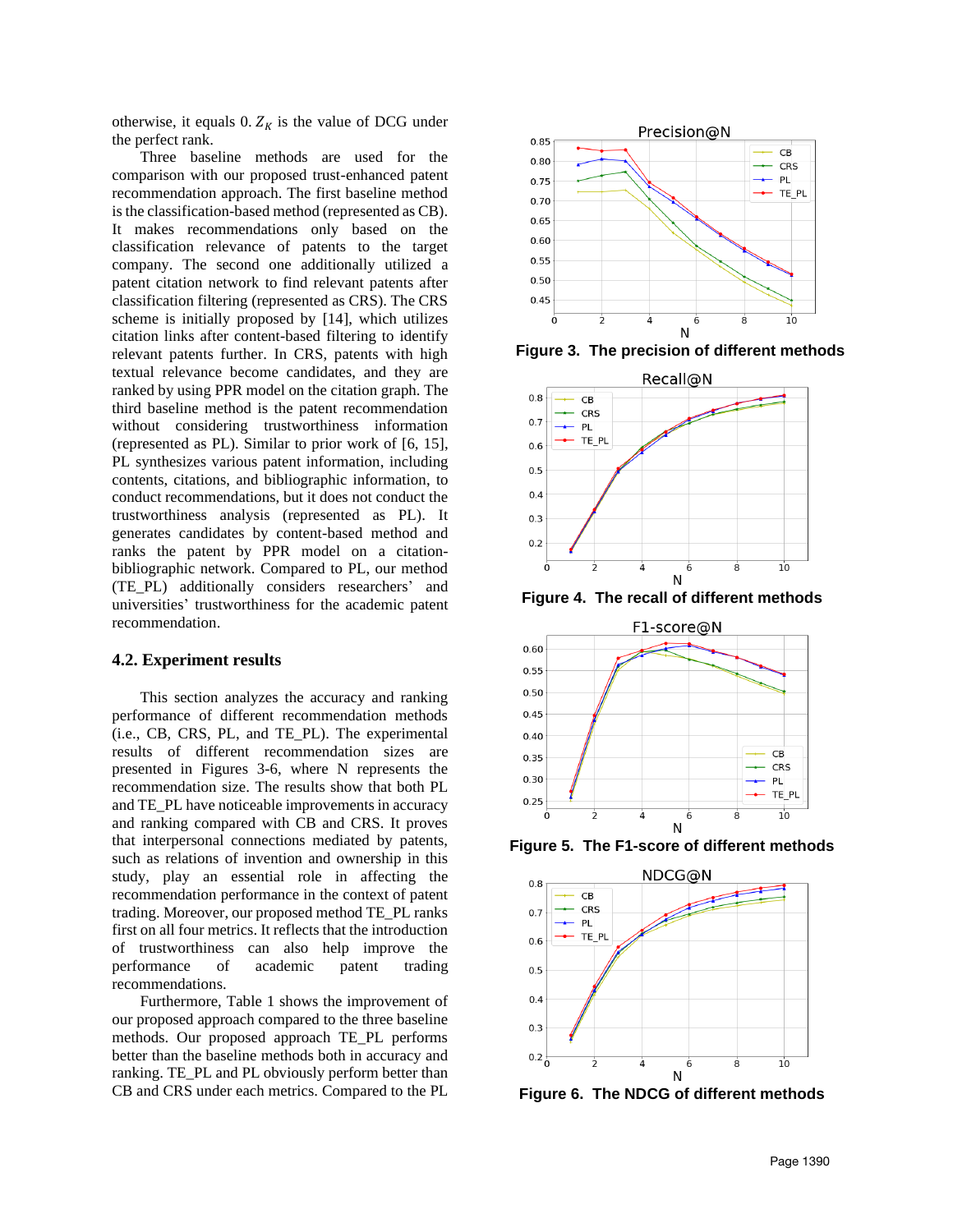method, our method achieves an improvement of 2.29% in NDCG that reflects ranking performance, while it improves 1.56% in F1-score. It implicates that the university's and the inventor's trustworthiness are also helpful to improve the recommendation ranking.

|                            | TE PL     |        |          |             |  |  |  |
|----------------------------|-----------|--------|----------|-------------|--|--|--|
| <b>Baseline</b><br>methods | Precision | Recall | F1-score | <b>NDCG</b> |  |  |  |
| СB                         | 15.13     | 3.35   | 6.18     | 6.34        |  |  |  |
| <b>CRS</b>                 | 11.07     | 2.22   | 4.99     | 4.48        |  |  |  |
| PL                         | 1.83      | 1.50   | 1.56     | 2.29        |  |  |  |

### **Table 1. Average improvement of the proposed approach TE\_PL (%)**

### **Table 2. The comparison between PL and TE\_PL methods under different trading volume of companies when K=3**

| Volume                | Method | Pre @3 | Rec@3  | F1@3   | <b>NDCG</b><br>@3 |
|-----------------------|--------|--------|--------|--------|-------------------|
| Small<br>$(10-50)$    | PL     | 0.794  | 0.612  | 0.677  | 0.666             |
|                       | TE_PL  | 0.818  | 0.628  | 0.696  | 0.686             |
|                       |        | (3.02) | (2.61) | (2.81) | (3.00)            |
| Large<br>$(51 - 500)$ | PL     | 0.824  | 0.113  | 0.194  | 0.228             |
|                       | TE_PL  | 0.863  | 0.115  | 0.198  | 0.235             |
|                       |        | (4.73) | (1.77) | (2.06) | (3.07)            |

\*Note: The numbers in parentheses indicate how much improvement (%) the proposed method TE\_PL has compared to PL method.

**Table 3. The comparison between PL and TE\_PL methods under different trading volume of companies when K=6**

| Volume              | Method | Pre @6          | Rec@6           | F1@6            | <b>NDCG</b><br>@6 |
|---------------------|--------|-----------------|-----------------|-----------------|-------------------|
| Small<br>$(10-50)$  | PL     | 0.597           | 0.856           | 0.687           | 0.826             |
|                     | TE_PL  | 0.600<br>(0.50) | 0.862<br>(0.70) | 0.691<br>(0.58) | 0.840<br>(1.69)   |
| Large<br>$(51-500)$ | PL     | 0.843           | 0.231           | 0.350           | 0.360             |
|                     | TE_PL  | 0.853<br>(1.19) | 0.232<br>(0.43) | 0.352<br>(0.57) | 0.365<br>(1.39)   |

\*Note: The numbers in parentheses indicate how much improvement (%) the proposed method TE\_PL has compared to PL method.

The analysis above shows that our proposed method TE\_PL and PL method have similar performance compared to the other two baseline methods. To further explore the appropriate application scenes and the power of TE\_PL, we divide the sample companies into two groups according to their patent trading volume. One group of companies with no more than 50 historical assignments is considered small-sized companies. The other group of companies with more than 50 assignments in the past is considered large companies. Then, we evaluate the overall recommendation performance of PL and TE\_PL in each group of companies when we recommend three and six academic patents for each company. The results are shown in Table 2 and Table 3. As a whole, TE\_PL outperforms PL for both smallsize companies and large-sized companies. Notably, TE\_PL achieves greater improvement in recommendation performance when recommending academic patents for small companies in most metrics. Small-sized companies generally lack a professional team to evaluate the potential value of patents, so they tend to depend more on their trust in the corresponding inventor and patent owner before deciding on a transaction [44, 45]. Thus, the proposed method helps small-sized companies more with academic patent trading.

## **5. Conclusion**

This paper proposes a trust-enhanced recommendation approach to encourage academic patent trading. The approach contains a filtering stage and a ranking stage. In the filtering stage, patents whose classification matches the classifications of the target company are extracted as candidates. In the ranking stage, candidate patents are ranked comprehensively based on citation-based connectivity, interpersonal connectivity, and trustworthiness. To evaluate the performance of the proposed recommendation approach, we conduct an offline experiment on representative datasets in the real world. The results demonstrate that our method outperforms the comparison methods, especially in ranking performance. It means that when using our method to make academic patent recommendations, the higher-ranked patents are more likely to attract companies to pay for them. Moreover, we find that the proposed method is more helpful in recommending academic patents to small-sized companies. According to the experiment results, the introduction of trust information to academic patent trading recommendations does improve the recommendation performance.

The contributions and implications of this research are summarized as follows. Firstly, to promote the trading opportunity of academic patents on the online marketplace, we propose a hybrid trustenhanced approach for the academic patent recommendation. The approach extends the general patent recommendation approaches, and considers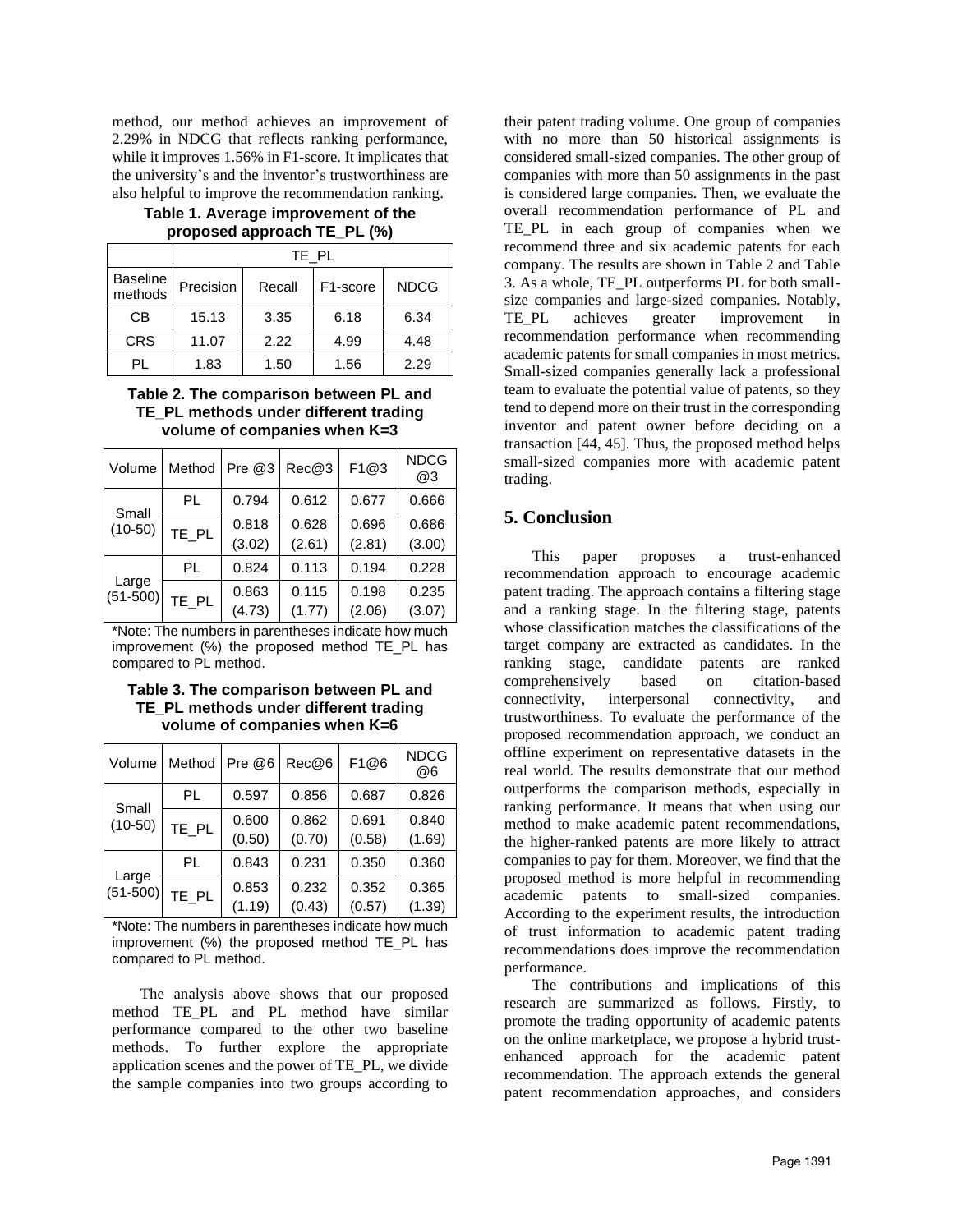trust relations more comprehensively to make the recommendation results customized for academic patent transactions. In our study, the trust of companies in academic patents is accumulated from their trust in inventors and universities. It is established by the combined action of interpersonal connectivity, and trustworthiness of inventors and universities. Besides, we adopt a hybrid strategy to integrate relevance, connectivity, and trustworthiness before making recommendations. A Personal PageRank model based on tripartite networks is used to measure connectivity based on various relations between companies and patents. Secondly, the proposed approach for academic patent recommendation can be applied to online patent platforms as a service. The analysis of classificationbased similarity and citation-based connectivity enables companies to discover relevant patents among numerous academic patents in the platform. The analysis of interpersonal connectivity and trustworthiness mainly explores the trust relationships between companies and relevant inventors and universities of patents. With the help of the patent recommendation service, companies are expected to be more willing to make a trading negotiation for recommended patents. Thirdly, the recommendation service using the proposed approach is also conducive to disseminating and transferring academic patents. It helps university administrators estimate which patents are more likely to be transferred. According to the approach, administrators in UOTT can adjust their patent transfer strategies and actively participate in the technology transfer activities to increase the likelihood that their university patents will be recommended and transferred.

There are also some limitations and future works. Firstly, our approach considers classification-based relevance, connectivity, and trustworthiness when making academic patent recommendations, but other factors like the company's motivations and industry may also influence academic patent trading. Secondly, more experiments such as an online study will be conducted to furtherly explore the effectiveness of the proposed approach. Thirdly, using our approach, patents that new researchers invent are hard to be recommended and ranked high when there are other patents with similar technological content. New researchers need time to accumulate their trustworthiness and interpersonal connectivity with companies. Similarly, universities that begin to participate in technology transfer activities as new entrants also need transfer experience accumulation. University administrators of new entrants need to spend more effort on finding companies for their patents in the beginning. Finally, this study focuses on

the academic patent recommendation. As for the recommendation of other intangible assets, such as academic papers and trademark rights, whether our trust-enhanced recommendation approach can benefit their promotion or trading is also waiting for us to explore further.

### **References**

- [1] A. De Marco, G. Scellato, E. Ughetto, F. Caviggioli, "Global markets for technology: Evidence from patent transactions", Research Policy, 46(9), 2017, 1644-1654.
- [2] I.P. McCarthy, K. Ruckman, "Licensing speed: Its determinants and payoffs", Journal of Engineering and Technology Management, 46, 2017, 52-66.
- [3] P.M. Swamidass, V. Vulasa, "Why university inventions rarely produce income? Bottlenecks in university technology transfer", The Journal of technology transfer, 34(4), 2009, 343-363.
- [4] A. Hagiu, D.B. Yoffie, "The new patent intermediaries: platforms, defensive aggregators, and superaggregators", Journal of Economic Perspectives, 27(1), 2013, 45-66.
- [5] T. Yanagisawa, D. Guellec, "The emerging patent marketplace", 2009.
- [6] Q. Wang, W. Du, J. Ma, X. Liao, "Recommendation Mechanism for Patent Trading Empowered by Heterogeneous Information Networks", International Journal of Electronic Commerce, 23(2), 2019, 147-178.
- [7] J. Bih-Huang, C.-Y. Chu, "The Value Creation Model of Patent Market Intermediaries", Global Journal of Business Research, 9(2), 2015, 75-86.
- [8] I. Troy, R. Werle, "Uncertainty and the Market for Patents", 2008.
- [9] M. Kani, K. Motohashi, "Understanding the technology market for patents: New insights from a licensing survey of Japanese firms", Research Policy, 41(1), 2012, 226-235.
- [10] R. Lowe, "Entrepreneurship and information asymmetry: theory and evidence from the University of California", Unpublished working paper, Haas School of Business, 2001.
- [11] A.J. Trappey, C.V. Trappey, C.-Y. Wu, C.Y. Fan, Y.-L. Lin, "Intelligent patent recommendation system for innovative design collaboration", Journal of Network and Computer Applications, 36(6), 2013, 1441-1450.
- [12] S. Bashir, A. Rauber, "Improving retrievability of patents in prior-art search", in: European Conference on Information Retrieval, Springer, 2010, pp. 457-470.
- [13] F. Wang, L. Lin, "Query construction based on concept importance for effective patent retrieval", in: 2015 12th International Conference on Fuzzy Systems and Knowledge Discovery (FSKD), IEEE, 2015, pp. 1455- 1459.
- [14] P. Mahdabi, F. Crestani, "The effect of citation analysis on query expansion for patent retrieval", Information retrieval, 17(5-6), 2014, 412-429.
- [15] S. Oh, Z. Lei, W.-C. Lee, P. Mitra, J. Yen, "CV-PCR: a context-guided value-driven framework for patent citation recommendation", in: Proceedings of the 22nd